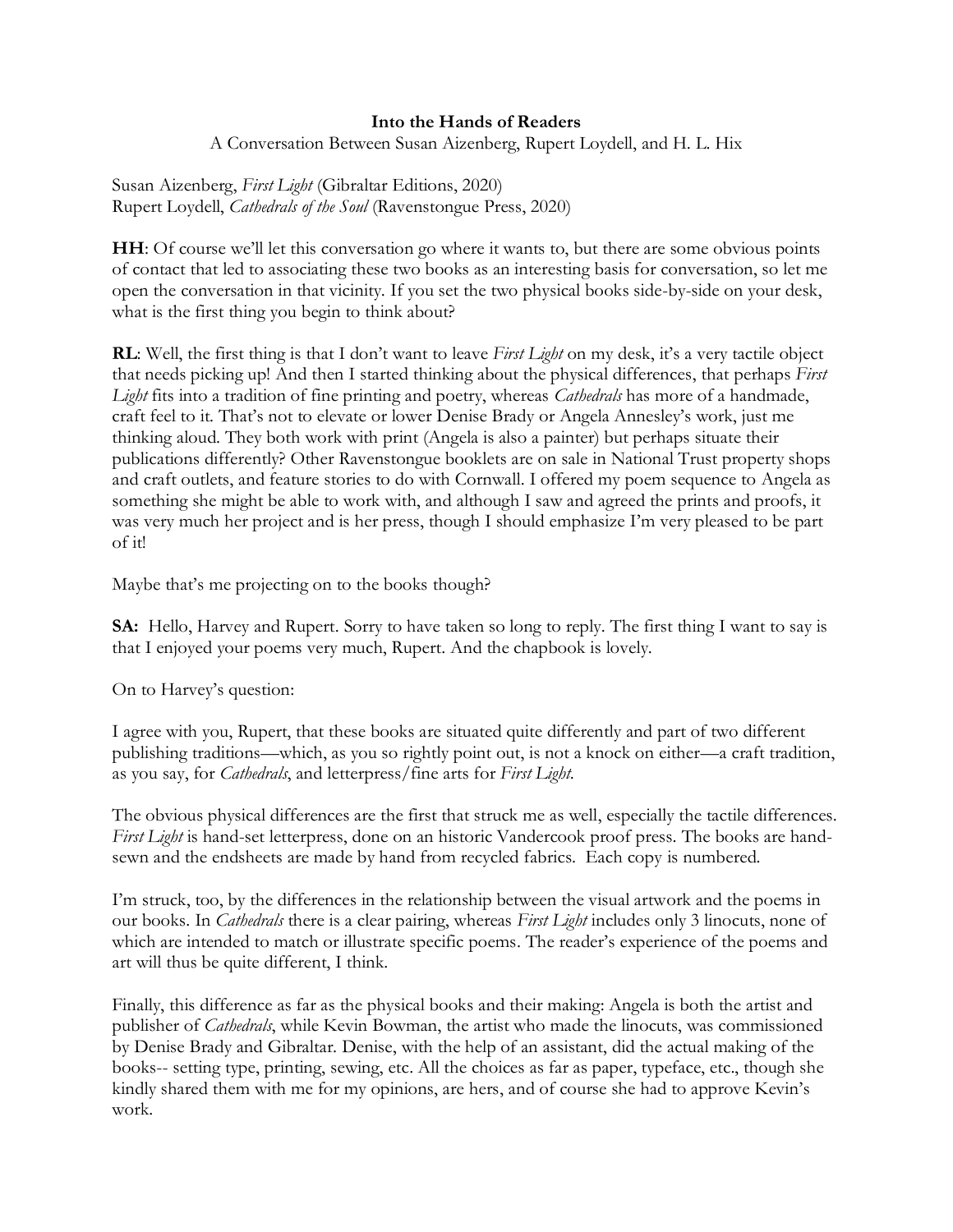Briefly, the process was this: I asked Denise if she would be interested in considering my manuscript. She was, obviously, and also obviously, happily, decided to take it. After accepting my poems, Denise reached out to Kevin, whose work she knew, because she thought his work would be a good fit with mine. Kevin read the ms. and then made his linocuts; his intention he said, was not to illustrate the poems, but rather to make art they inspired. I think he did an amazing job, by the way –when I saw his work I was thrilled at how the linocuts felt so right with my poems.

I too, am very pleased to have this book, to be a part of this tradition, and honored to be a Gibraltar Editions poet. The press has a storied lineage – Denise's co-publisher is Guy Duncan, the son of Harry Duncan, who is widely considered one of the masters of the fine arts books movement, and they founded the press to honor his memory. And I am beyond thrilled with these books, themselves – when I opened my box of copies and held the first one, I cried at its beauty.

Having said all that about *First Light*, let me say a little more about *Cathedrals of the Soul.* I like the poems and the accompanying illustrations very much. I love the pocket-size of the book and its feel in the hand. I love the idea that an individual artist makes these books and that they are so widely available in the kinds of settings you describe. I imagine your work gets into the hands of readers who may not be traditional poetry-readers in this way, which I think is wonderful. The book feels very personal and very reader-friendly. It's truly among the best-made and best-looking chapbooks I've seen.

Also, Rupert, I'd like to hear more about your working relationship with Angela, because clearly your process was very different from Denise's and mine, and especially than mine and Kevin's.

You didn't ask us to discuss the poems yet, Harvey, but one thing that struck me is that there is at least one large difference there, too – in *Cathedrals* the poems are all thematically related, and the book works as whole in a lovely way. In *First Light* there are some poems that relate in that sort of direct way, but the collection as a whole is not intended to have a single theme and the subjects and styles of the poems differ.

I've asked myself, what are the similarities between the books? They, too, are obvious, I suppose, but thinking aloud – both are very short collections and offer readers something different than a traditional full-length collection, no? They're more of a glimpse into our work, and of course they not only include visual art, but are works of art themselves. I think, too, they have in common that those who buy these books include different readers than those who buy more traditional collections. I suspect at least some are interested more in the artwork, and in the books as lovely objects.

## Thanks to you both!

**RL**: This is interesting stuff Susan, thank you. I'm actually pretty ignorant about fine art letterpress, although a tutor at my Art Foundation Course, John Easson, published a letterpress chapbook series – as The Quarto Press – which my friend and mentor Brian Louis Pearce was the poetry editor for. Otherwise, I own a limited edition of Ted Hughes' *Crow* with art by Leonard Baskin, and a few William Everson and Robert Lax letterpress editions. My world has been more utilitarian: I started *Stride* magazine using my mother's Gestetner duplicator, learned to staple booklets then make paperbacks using bricks and glue, bought a photocopier, learnt to screenprint, etc. Now of course the magazine is online, and I ceased Stride Books (which for the second half of its 30+ years life used commercial printers and then print-on-demand to produce paperback editions).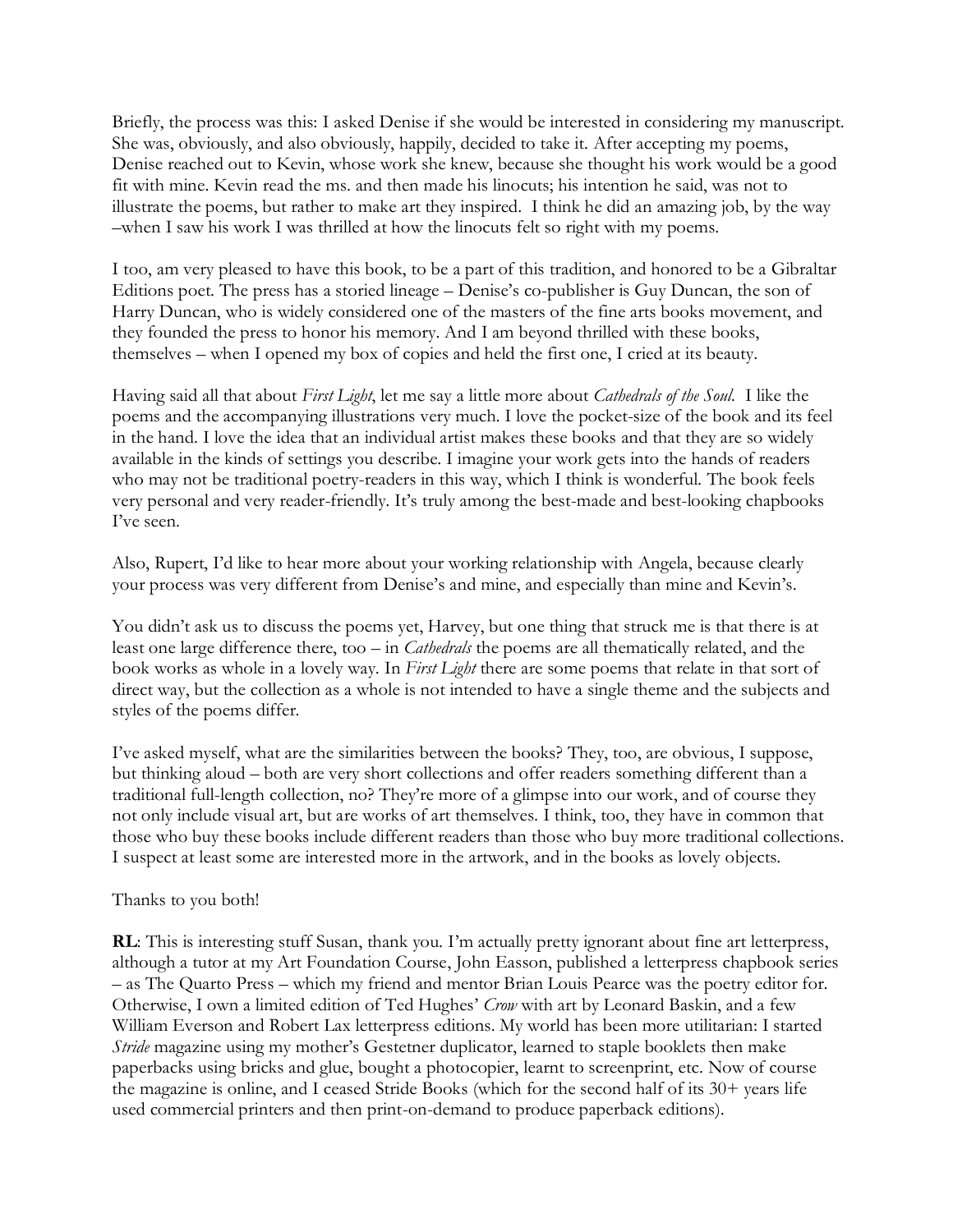You ask about my working relationship with Angela, and I have to inform you I pretty much handed over my poem sequence, which was originally entitled 'Thirteen Cathedrals', to her as an offering for the press. Angela has worked at Falmouth University for most of my time there, but I have only got to know her better through my friend and colleague Kingsley Marshall, now Head of Film, who I collaborate with on book chapters, academic papers and conferences (about Brian Eno and *Twin Peaks*, since you ask).

Angela paints and prints, and also runs Ravenstongue. The small format and different audience appealed to me, and as 'Thirteen Cathedrals' didn't seem to fit into any of my planned poetry books, and had been published in the online poetry magazine *Amethyst Review*, I wondered if the brevity and visual components of the series might inspire her. After that it was pretty much Angela's project, although I saw the her prints and then proofs of the book, and also allowed her to retitle the sequence.

I tend to work in sequences and sets of work (like Harvey, up to a point), and this sequence was inspired by Giles Gordon's novel *Ambrose's Vision: Sketches Towards the Creation of a Cathedral*. Gordon is a fairly neglected post-war novelist who was part of a loose group of experimental writers which included Eva Figes, Ann Quin, Alan Burns and B.S. Johnson, although he later abandoned writing and became a publisher. I have an interest in this group of writers and use them in my teaching; they are slowly becoming more known again and brought back into print.

One thing I struggle with is when things become too 'precious'. This isn't a charge I am raising against *First Light* by the way, and as an artist and writer I know that framing, context, production and such all affect the reception of the work, but part of me thinks poetry and painting have to be 'tough' and stand for themselves, which is why I still sometimes produce stapled photocopy pamphlets as Analogue Flashback Press, and folded sheets as Smallminded Books.

I guess, I want it all: lo-fi chapbooks, the sharing of digital texts, mail art projects, commercial paperback books and beautiful print editions too.

**HH**: It's interesting to me that what suggested thinking about these books together was their shared difference from "regular" commercially-printed books, but actually beginning to think about them together has led us immediately to much more subtle and fine-grained points of similarity/difference.

Both books are handmade limited editions, rather than commercially manufactured, yes, but the handmade-ness realizes very different artistic values, and is realized through very different processes.

The word "precious" does seem to me to help toward articulating those different artistic values. "Precious" can have positive connotations, and apply to something very good, and it can have negative connotations, and apply to something bad. The positive sense indicates successful assignment of value: I hold something precious in this good sense if I rightly recognize its value (its rarity, say, or its association with a person I love). The negative sense indicates a *mis*assignment of value: I hold something precious in this bad sense if I assign it a value that properly belongs somewhere else (emotionally *substituting* it for someone I love, for instance).

I'd want to say of the physical books that *First Light* aims *toward* the positive sense of "precious" and *Cathedrals of the Soul* aims *away from* the negative sense of "precious." And it seems apt, too, about the poems. Susan's poems seem to me to try to achieve preciousness in the positive sense of the term,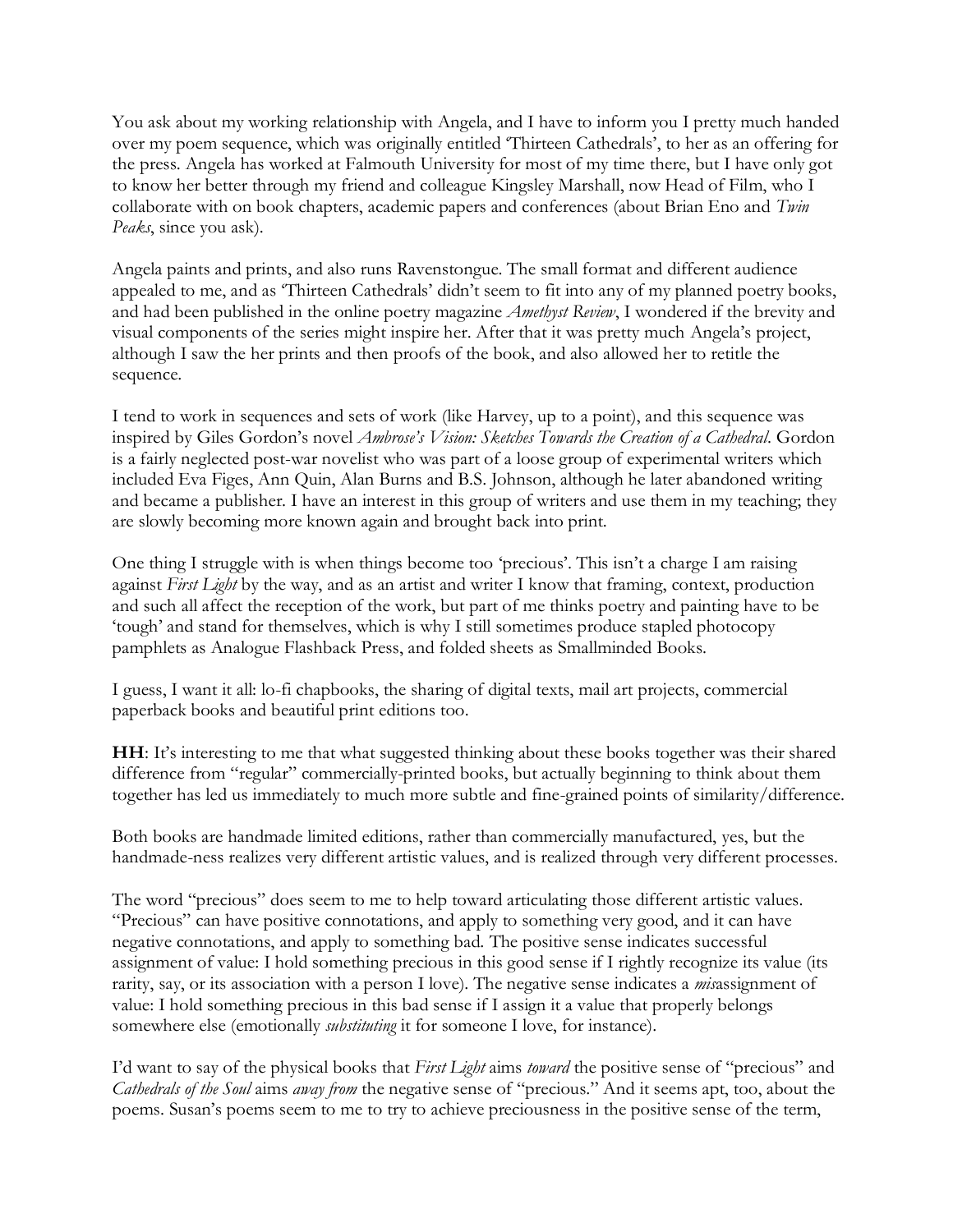and Rupert's poems seem to me to try to eschew preciousness in the negative sense of the term. So even though the word "precious" could be used in a characterization of either aesthetic, it doesn't refer to the same thing in the two uses. It's not that Susan's poem try to do what Rupert's poems try not to do. The aesthetics are different, but not so simplistically opposed. Does that characterization seem apt, to you the poets?

**RL**: Yes, that seems one possible way of describing the two books, and a very interesting one as such. One thing I think I was looking for in offering my poems to Angela and Ravenstongue was a solidity to accompany fairly abstract poems. Despite the fact some of the poems mention materials (feathers, glass, paper, mercury, bones) others are more abstract and less literal with their use of fire, alchemy, dreams and sound. Although I am a writer who believes in the reader doing some work, I was also interested in how the mass and bulk of cathedrals, their very real, weighty architecture and history, could be reconciled with my abstractions, without images becoming too illustrative. I think by her imaginative use of pattern, form and focus on details such as gargoyles, something new was brought to the sequence of poems.

They are perhaps an aid to reading in this instance, a way of contextualising the provocation and abstraction, without – I hope – compromising the inherent doubt and confusion of the poems.

**SA:** Thanks, Harvey and Rupert.

First, Harvey, to answer the question you ask above: if in characterizing the physical book of *First Light* as aiming towards the positive sense of the word "precious," the term is understood to mean a book that although, yes, beautiful and finely made, is first about the poems, and meant to be held, read, and well-used, then I can see that. It's not a word that I'd have used, however, and I have some reservations about the idea, because for me, when "precious" is applied to an object, unlike say, to refer to a person who is precious to us, it often connotes a Faberge egg or the like, which would be inaccurate in describing what Gibraltar aims for. Denise says for her the poems are always the first consideration, and she also is very clear she means for her books to be read and touched. I know, Harvey, you don't mean the term to imply otherwise, but it seems to me a tricky abstraction. As far as thinking about aiming towards the "precious" in my work – again even in the positive sense of the word – I have to say I don't think about my work in terms of overall characterization. I try not to think too much about that sort of thing. Having said that, if I did, I don't think "preciousness" would feel right.

Rupert, thanks for telling me more about how you work; it was very interesting. I've never done any publishing myself. Along with writing poems, I've taught creative writing, been poetry editor for a couple of journals and co-editor of an anthology, and have written a couple of essays, but I've never had an interest in publishing a journal or making a book myself.

I hope all is well with you both & look forward to continuing our conversation.

**HH**: I think what I'm trying to sort out with the two-different-meanings-of-"precious" question is the inclusivity of the differences between the two books. Because we're engaging in this conversation during an historical period of deep, violent division, I'm very aware of divisive differences, that are in themselves (or are presented as) either/ors. They divide us into opposing teams, and create conflict. So it seems profoundly important to me — lives-are-at-stake level of importance — to get at this quality of difference that does not divide.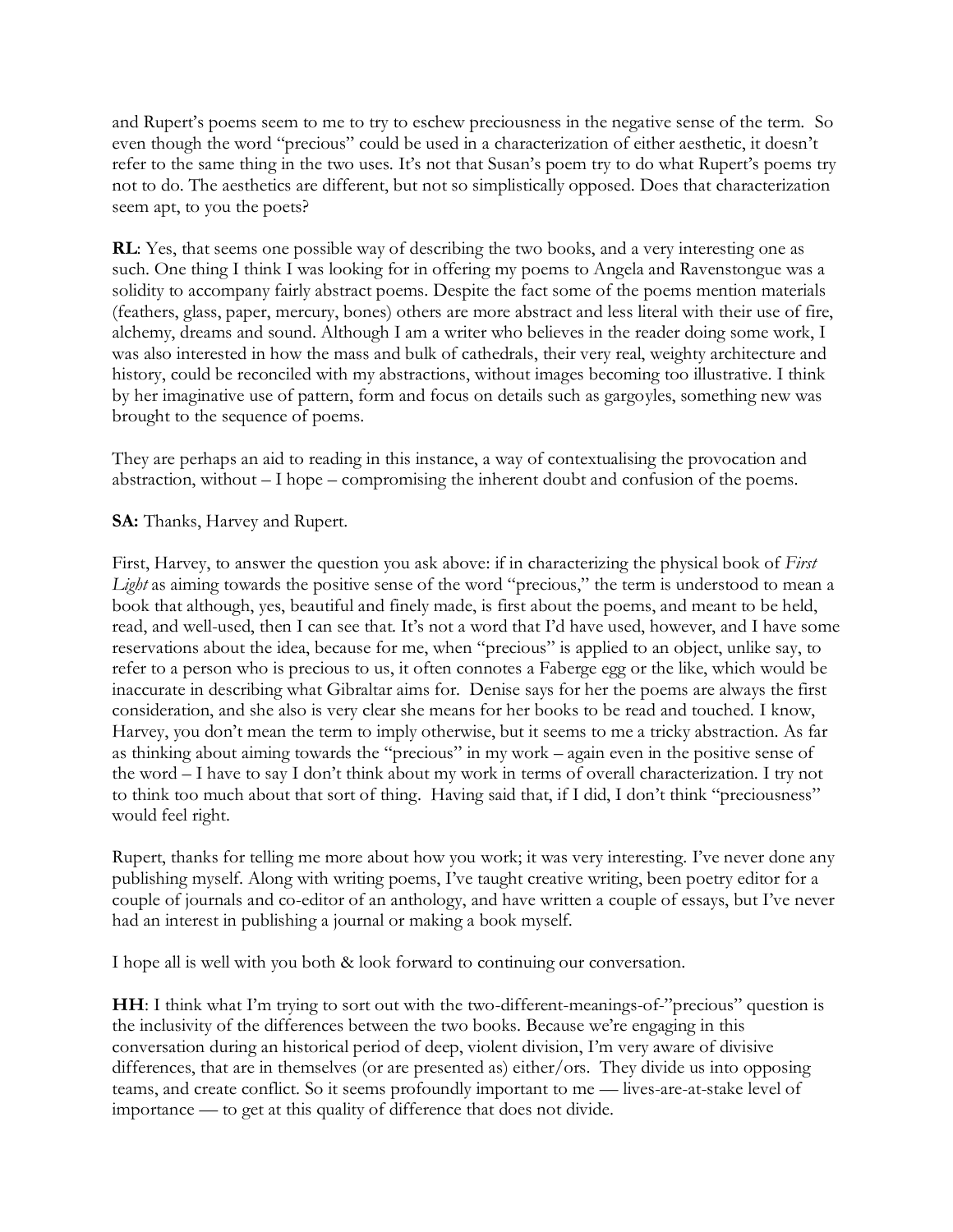The books feel very different to me: *I* feel different when I experience the books, different conceptually, emotionally, even physically. But I feel *invited* by both books, welcomed, even beckoned. Each material difference (sewn binding, stapled binding…) *signifies*, because each realizes an aesthetic commitment, but nothing makes me choose sides.

Different aspects of myself are invoked in different ways. If I just open each to its exact middle, Rupert's "The mercury cathedral" invites me to apply my wit (in the Elizabethan sense) to pick up on the double entendre of the last line "a heavy metal heaven." I'm challenged to be conceptually nimble. Susan's "Eleanor Remembers Her Soldier" invites me to feel the "something" that "hovers in the dark between us." I'm challenged to be emotionally available.

I'm sure I'm not saying this well, but even if it's not something to be explicated, it still seems worth wondering over, admiring, this quality of invitation and inclusion that, precisely *because of* their differences, the two books share.

**SA:** Harvey – I'm up in the very early morning, still dark, and opened my phone to find your email. I think you've said this more than well, beautifully, in fact; thank you. I love so much the ideal of – and deeply believe in – the "difference that does not divide."

**RL**: As I get older and reflect on several decades of writing, publishing and making art I become less and less convinced of publicity & marketing, and more persuaded by the notion of offering work to the public. I was going to say gifting, but of course financial transactions are involved, so perhaps offering is a better word.

What I mean by that is that once I have produced a finished painting or poem all I can do is place it somewhere, be that a book or magazine, art gallery, or Instagram and see what happens. The work must find its place in the world. Different methods of publication (different strategies if you like) to do so are interesting and different times of offer. One hopes that they are *all* inclusive, but of course an academic journal may not be accessible to non-academics, magazines are read by different audiences, there are different types of galleries, from community arts spaces to high-end commercial ventures.

For me, having previously published the Cathedrals poems in *Amethyst Review*, an online poetry magazine of 'new writing engaged with the sacred', Ravenstongue was a way of reaching a new audience. The sequence may also end up in a paperback poetry collection in the future, which means I have three different audiences covered.

## **SA:** Thank you, Rupert.

For some reason, perhaps because today would have been her 93<sup>rd</sup> birthday, what Rupert writes here has me thinking of my mother. She was a painter who put aside her work for most of her early and middle adult years, until at around age 50, she began again to paint. For the next thirty years, she painted every day with a devotion and joy as great as that of any artist I know, and with only rare public showings. Please feel no obligation at all to look at the attached, but in case it's of interest, I wanted to share with you a few of her paintings and a little piece I wrote about her and her work.

Best to you both—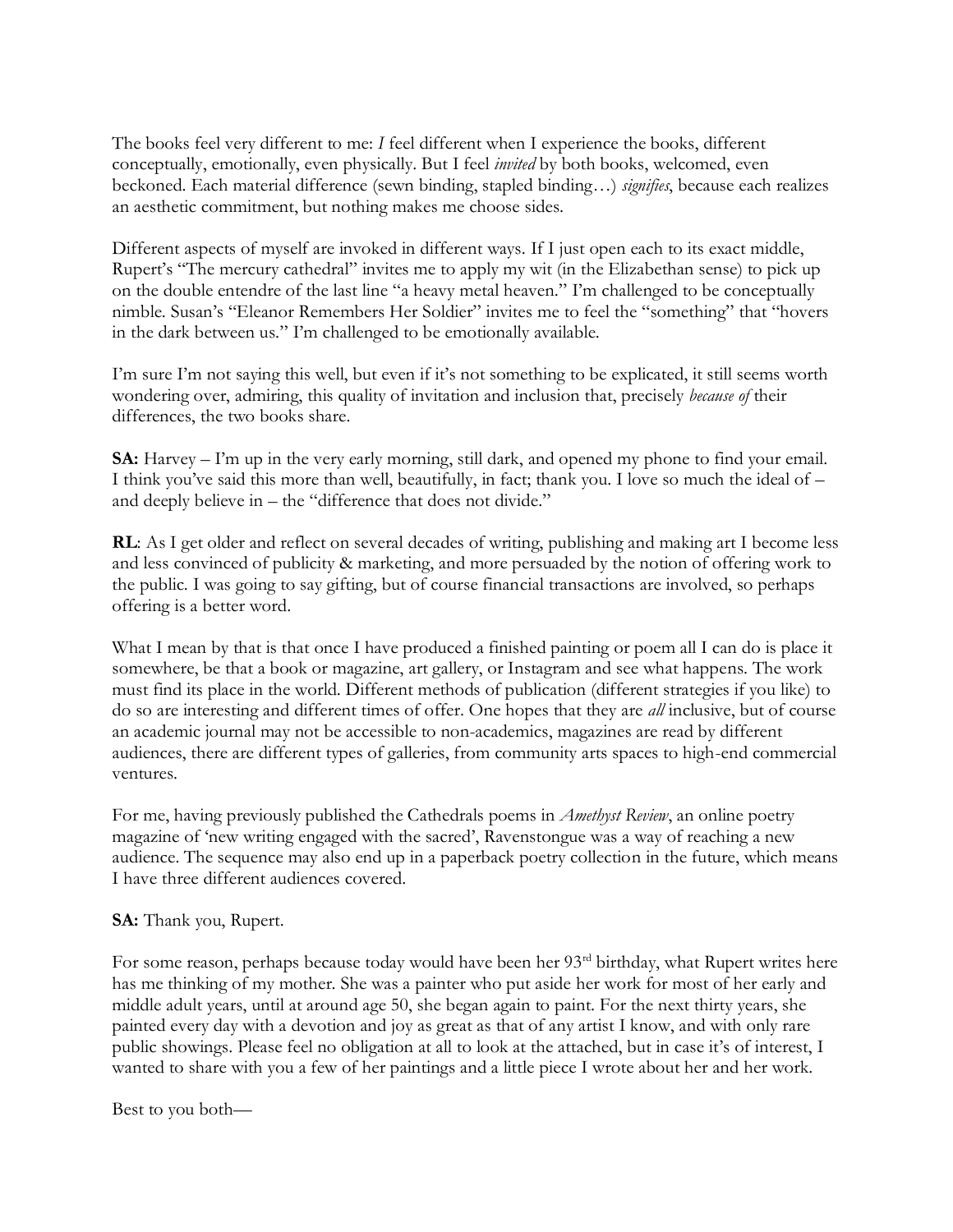**HH**: One concern (perhaps among several) that runs through all the issues we've touched on so far, from books as tactile objects through Susan's mother's paintings, is the many pressures on communication: who gets to communicate in what way and about what to whom. Economic pressures (you can communicate more freely if Google or Facebook or Amazon make money from your communication), political pressures, legal pressures, social pressures, and so on.

The things we've noticed in this conversation (like the conversation itself) all seem to me to be instances of trying to create tiny "breathing spaces" for liberty and autonomy in the systemic pressures, tiny intimacies in the pervasive surveillance. The decision to make a book by hand and in limited quantities, when the system imposes mass production and enforces economies of scale. The decision to write in rispettos when the system says to tweet. The daily practice of painting when the system says that's not what mothers do.

There's a connection, I think, between Rupert's impulse toward *offering* work and Susan's disclaimer, "Please feel no obligation at all to look at the attached." Both contrast (for me, powerfully) with the ultimately threatening "listen to me" and "look at me" and "do what I tell you to" of so much discourse now, of advertising and business and politics…

**RL**: Well, there are two (probably more) things here. Firstly, the commitment to practice, to *keep* painting and writing, an idea which seems to be unpopular these days. For me it's about engagement rather than a daily routine. I have never been a 9-5 studio painter, nor a poet who writes every day, but I am constantly reading and editing my poems, drawing and using a sketchbook with and about my paintings; even the daily act of going to studio each day (even for a quick 5 minute peek) maintains my relationship with my work. I am also keen to not go with the first idea that comes to me but to spend time refining and adapting ideas, often in series or sequences of either poems or paintings, which may perhaps be a way of hedging my bets!

The second thing which is really important in my writing is to get away from the ego in confessional poetry. I don't want to go as far as some of the L=A=N=G=U=A=G=E poets and reject what they decided was a hierarchy of grammar and syntax, but neither do I want my poems to be about me, the poet, sharing something I have felt or done so that a reader can empathise with me. This very much seems to be what Harvey is calling a 'look at me' writing. I'm keen to use disrupted syntax and experimental processes, along with different – perhaps conceptual or philosophical, theological or abstract – themes and content to write about the world; and, of course, narrators and characters rather than the personal. (I am not, of course, so stupid to think I am not in the mix!)

I must also say, within this conversation (having previously privately emailed Susan) how wonderful her mother's art is. Some of it reminds me of Andrew Wyeth at his best (which, for me, is his empty rooms, house exteriors and landscapes), and Susan has an informed and interesting way of writing about both the artist and her work.

I sense I may have avoided replying to Harvey about his idea of making space being a form of resistance, an idea which I can only agree with. I also think that for me it is a way of processing the world, helping me sieve through and deal with the huge amount of images, words and ideas that come our way each day, despite my best attempts at dodging it by distancing myself and not engaging with the likes of social media.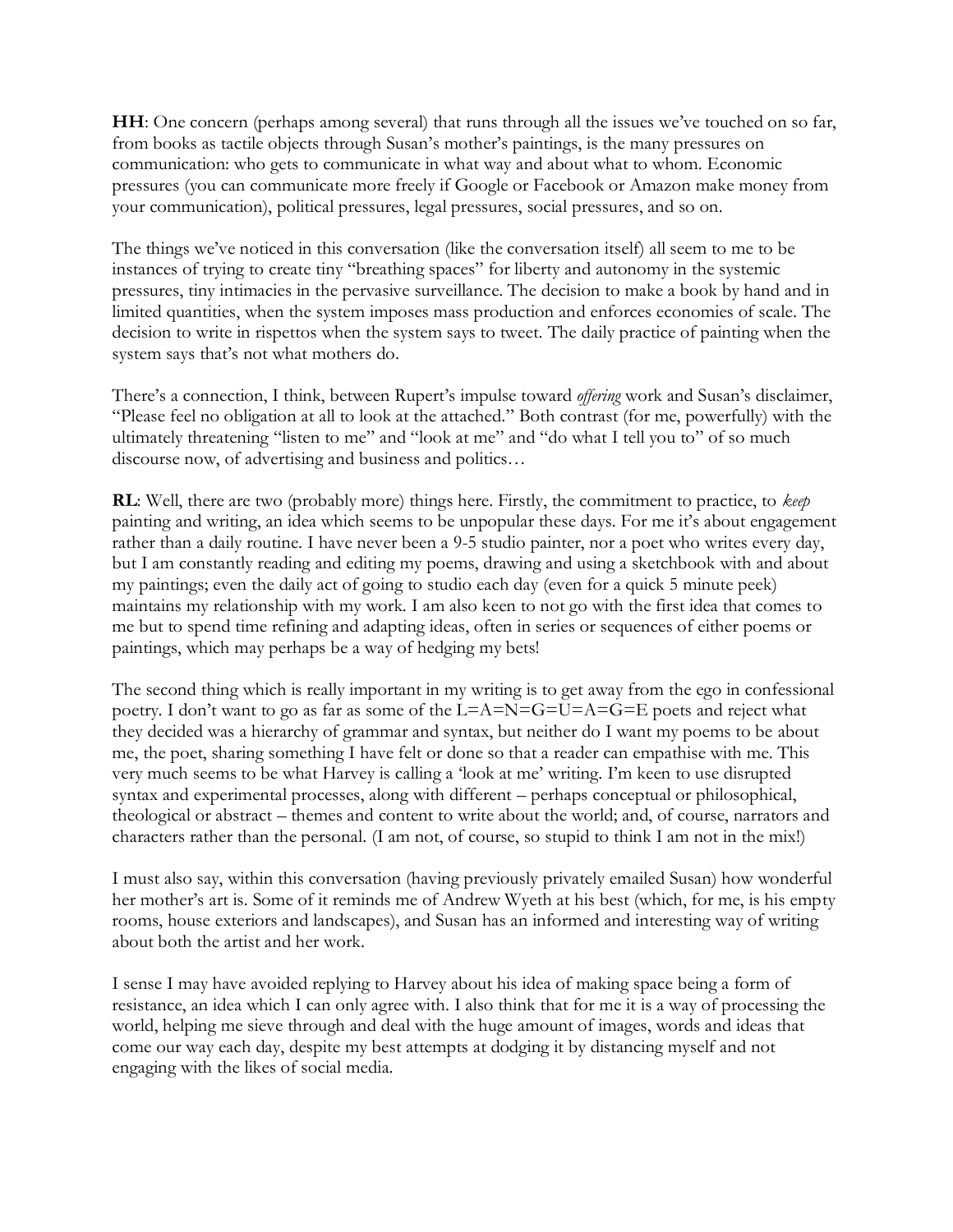**SA:** Harvey and Rupert: It's Election Day as I write this—I voted weeks ago, so nothing for me to do today but hope. I half wish I had the discipline not to watch as the results come in tonight, but I will watch. I remember watching CNN four years ago, late that night and deep into the morning, stunned at the results. I won't be stunned this time, and I'm determined not to become depressed, either, as I did four years ago, if Biden doesn't prevail, but I am hoping, fervently, that he wins by a landslide.

But that's not what I want to write about here. First, so much of what you've each written, above, resonates for me –the idea of "breathing spaces" and "offerings," the notions of our work as practice and a way of processing the world. And thank you Rupert, for your kind words on my mother's work. What you've shared, above, about your own practice, Rupert, has me thinking, as I write this afternoon, about the welcome turn mine has taken over the last few months and especially since this summer. I have always been an extremely slow writer. *Muse* came out in 2002 and *Quiet City* not until 2015. During the years I was teaching full-time I often finished only 2-4 poems a year. This did not change immediately when I retired in 2016 because although lack of time to work played its part, it wasn't the only issue. I don't know that I know all the reasons I worked in this way, and I'm not sure why it changed, but beginning sometime last fall I began to work more freely and more regularly. I can't overstate how happy this made me.

Then, this summer, Leslie Ullman proposed that she, Betsy Sholl, and I do a poem-a-day exchange during the month of August. The arrangement was that we would send each other a new poem every day and that we would not comment on them except very briefly and only in terms of encouraging the process—no workshop-style critiquing. Given my working history, I was very unsure I would be able to do it, but I was excited by the idea. I knew of other groups of poets who did this sort of "grind" and had wanted to try it. It turned out that not only was I able to do it; I loved doing it. Harvey, you heard me speak of this at my reading. It was exhilarating, exhausting, unpredictable—it was fun. And to our surprise, we each wrote a good number of good poems, some close to finished, which was especially unexpected.

So I now have a thick folder of drafts from August and the months before, and I am working daily on revisions, moving from poem to poem—which also is new for me. I have almost always worked on one poem at a time, even though I've always believed working on more than one at a time is much healthier. I love to work, and I feel lucky and deeply grateful to be able to work as I am now.

Well! Talk about writing in a "look at me" way. I'm hoping you both like talking process as much as I do. I enjoyed reading about your practice, Rupert, and Harvey, I would love to hear more about yours.

Thanks & best to you both—

**HH**: Our conversation seems to me to be addressing very clearly why and how practice, and the commitment to practice, matters. I think of Iris Murdoch's succinct insight that "it is a *task* to come to see the world as it is." What we are calling here "process" and "practice" might be performed *as* writing, but they are performances *of* recognition and valuation.

When Rupert says he is "keen to not go with the first idea that comes to me but to spend time refining and adapting ideas," that is a mode of resistance. No pressure is stronger or more pervasive in contemporary society than the pressure *not* to refine and adapt your ideas. You are a data point, a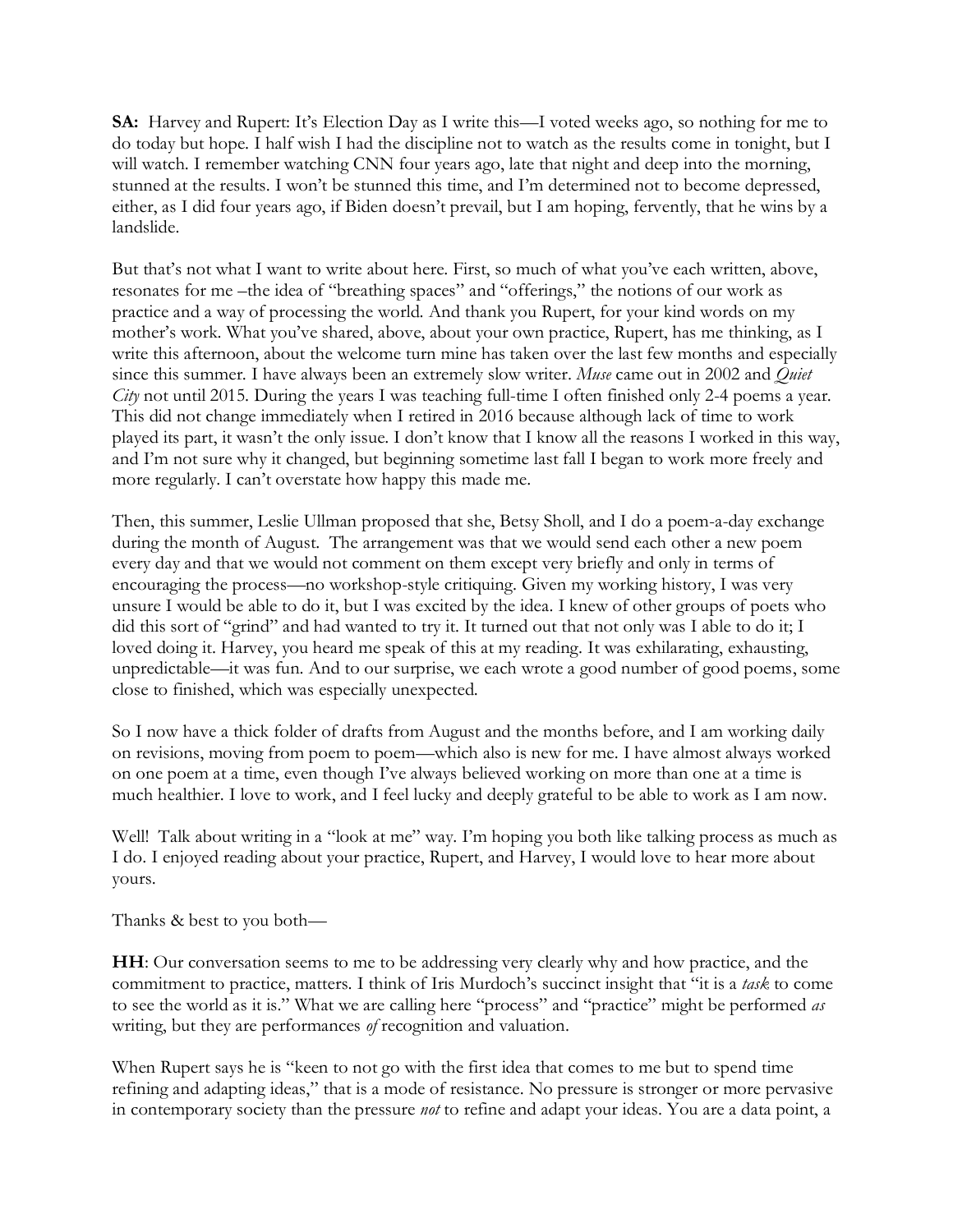consumer, a demographic. Or, as my employer insists I am, "human capital." To spend time refining and adapting ideas is a radical defiance of the status quo, the existing world order.

It appears to me that the same is true about Susan and Leslie and Betsy exchanging poems. To *listen* to other persons as they refine and adapt ideas is to recognize them *as* persons, *not* to regard them as data points, consumers, a demographic, human capital. Again, this seems to me a radical defiance of the status quo, a dwelling in possibility.

**RL**: It's interesting to see my practice framed as resistance, as it's not something I would have consciously used as a way of thinking about my work. But I do think you are right, Harvey.

I do a lot of collaborative writing, and have learnt to surf the wave of energy that produces and to trust my collaborator(s) and work quickly and responsively. The editing can come later! I confess that is pretty much my attitude towards solo writing, get something written that I can then work with: collage, free write, steal phrases from books or CDs on my desk, whatever; but get a first draft down. Then I can spend weeks and months tinkering and refining.

I've never found workshopping very helpful, I confess, but I do have trusted writer friends (some who I have never met apart from emails) I can share work with and get intelligent feedback. And one thing that gets my goat is an editor trying to edit my poem during submission. I would just like a yes or no, an acceptance or rejection thank you. The poem is finished, of its specific time, and is no longer available for tinkering with, especially by someone I do not know. I'm sure I am not alone in having finished bad poems (which are not submitted) but I am not someone who is endlessly revising 30 years of work. (End of rant)

Various poet friends have taught me the value of planning projects in advance, with Sheila Murphy in Arizona being the person who most challenged and informed me regarding that, when we taught a residential creative writing course together. I have found a commitment to exploring a theme, using variation and differing voices, approaches and ideas, consistently rewarding, be that for a small sequence like the cathedral poems, a chapbook, a full collection or  $-$  as in the case of my annunciation poems – something that spills into several books.

Harvey and I have spoken before about 'occasional poems', which he appears not to write. The hardest thing in the world for me is to gather up and shape a book from my occasional poems, an exercise I have just started doing, well aware that many readers are put off by any exploration of faith & doubt, or spirituality, however cynical, questioning or witty that might be. A very different set of people responded to *Wildlife* (2011) and *The Return of the Man Who Has Everything* (2015) than *Dear Mary* (2017) and *A Confusion of Marys* (2020), let alone the chapbooks and more fugitive editions I have published. I guess both fugitive editions and daring to try and discuss belief away from either new age or militant belief systems might also be seen as a form of resistance, just as trying to argue the case for a broadminded and questioning liberal arts education system might be?

**HH**: There continue to be exciting and beautiful continuities — "threads" — running through this conversation. These descriptions of process have many points of contact, no doubt, but one that seems to me especially worth highlighting unites Susan's word "unexpected" with Rupert's "responsively."